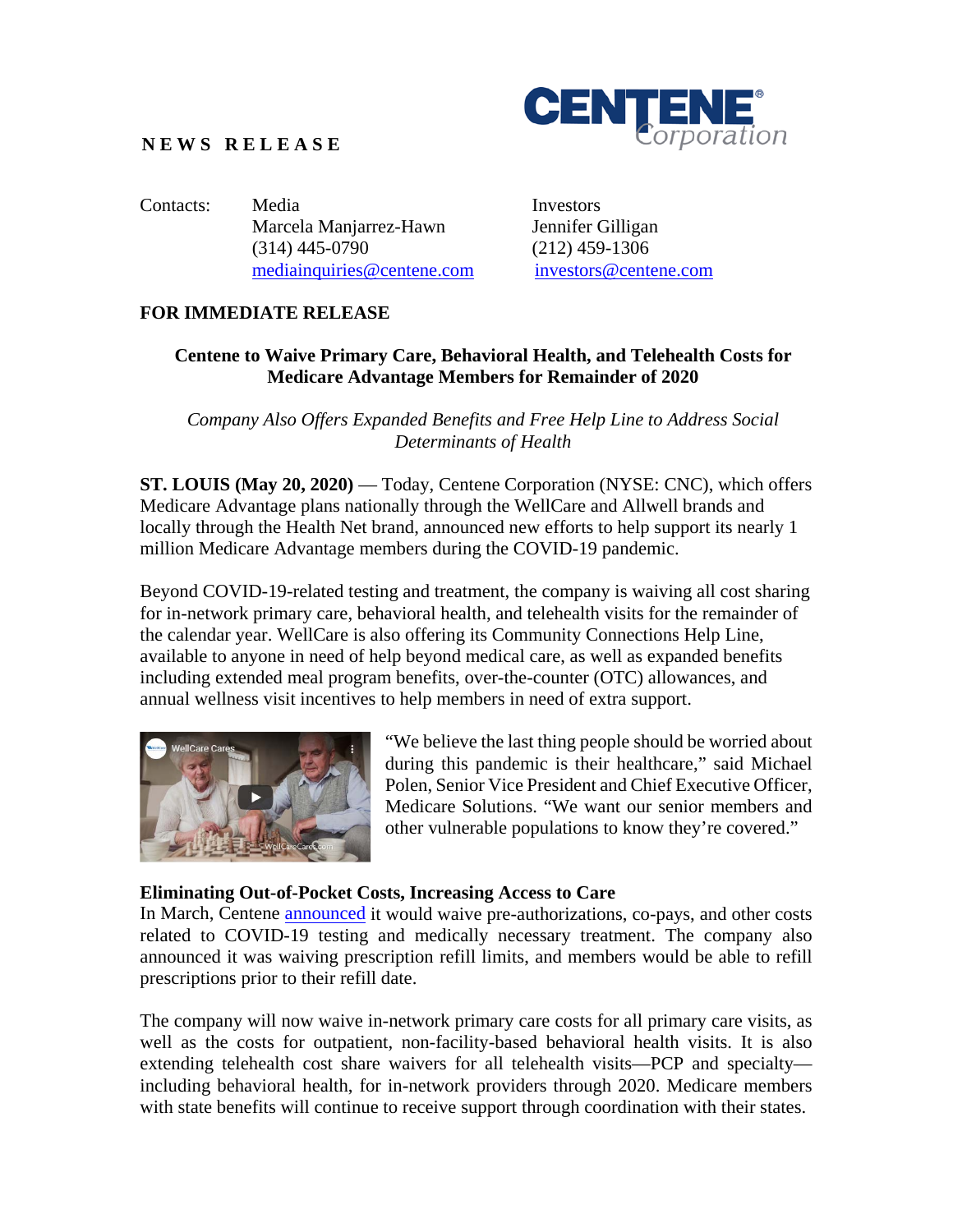"These actions are the latest in a series of efforts we are taking to help our members manage their conditions and access needed care during the pandemic," said Polen. "As many states begin to lift shelter-in-place orders and reopen the healthcare system, we want to help our members stay safe while removing any unneeded financial burdens to accessing care."

## **Addressing Social Determinants of Health**

As seniors face increased social and economic barriers to care amid the pandemic, the company is also offering a number of expanded benefits to help seniors address issues such as food insecurity, out-of-pocket medical costs, and medication assistance.

WellCare's Community Connections Help Line – a toll-free line available to anyone in need – is staffed by peer coaches and support specialists who can refer individuals and caregivers in need to a database of more than half a million social services in local communities across the country.

Since the beginning of the pandemic, WellCare's Help Line has fielded nearly 3,000 calls from individuals with Medicare. Between March 8 and May 8, WellCare found the most requested services from these callers included food assistance (29%), medication assistance (19%), utilities assistance (11%), housing (10%) and transportation (7%).

More specifically, many seniors report they are worried about paying their medical bills and affording food during the pandemic. Nearly half (40%) report it is difficult to pay their current medical bills, while 60% report they are worried about running out of food before having enough money to buy more.

"It's difficult to prioritize your health and healthcare when you don't have access to healthy food or the ability to pay your bills," said Polen. "We want to do everything we can to eliminate those social determinants of health – social and economic factors that can have a major impact on overall health and wellbeing – especially during this challenging time."

To help further remove any financial or food-related barriers to care, Medicare Advantage members may be eligible for the following expanded benefits for the remainder of 2020:

- **Extended Meal Benefits** Members eligible for meal benefits due to a chronic condition or recent discharge may receive an additional 14 meals delivered to their home at no cost.
- **Annual Wellness Visit Incentives** Members will be eligible for an increased incentive for completing their Annual Wellness Visits, a benefit offered at no cost to the member.
- **Additional Over-The-Counter (OTC) Benefits** Plans with an OTC benefit may now receive additional allowance dollars in monthly or quarterly increments, adding up to as much as \$150 for the remainder of 2020, depending on plan.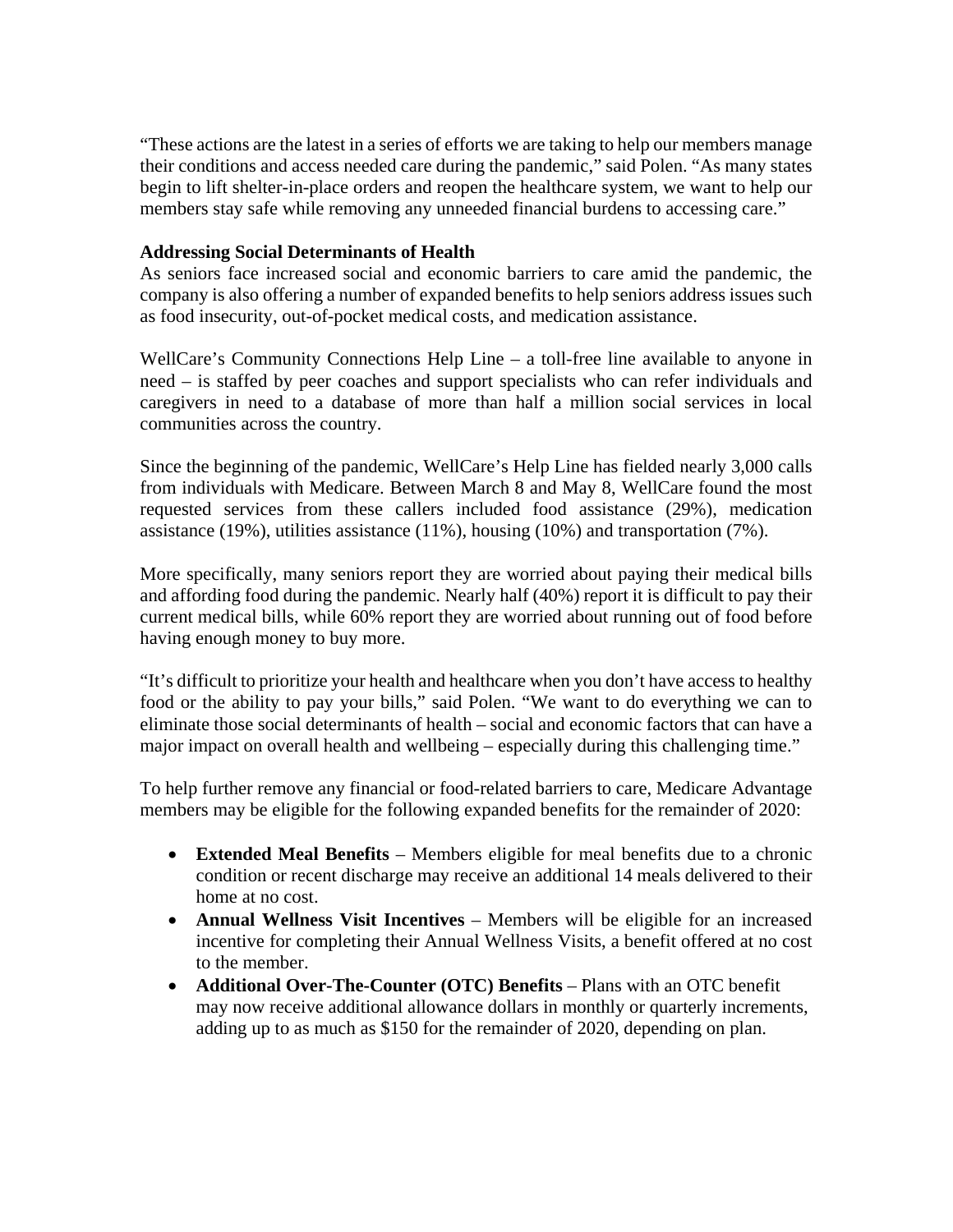Centene and WellCare are committed to ensuring continuity of care and services for members and local communities during the COVID-19 pandemic. To learn more, visit [www.WellCareCares.com.](http://www.wellcarecares.com/)

#### ###

### **About Centene Corporation**

Centene Corporation, a Fortune 100 company, is a leading multi-national healthcare enterprise that is committed to helping people live healthier lives. The company takes a local approach – with local brands and local teams - to provide fully integrated, highquality, and cost-effective services to government-sponsored and commercial healthcare programs, focusing on under-insured and uninsured individuals. Centene offers affordable and high-quality products to nearly 1 in 15 individuals across the nation, including Medicaid and Medicare members (including Medicare Prescription Drug Plans) as well as individuals and families served by the Health Insurance Marketplace, the TRICARE program, and individuals in correctional facilities. The Company also serves several international markets, and contracts with other healthcare and commercial organizations to provide a variety of specialty services focused on treating the whole person. Centene focuses on long-term growth and the development of its people, systems and capabilities so that it can better serve its members, providers, local communities, and government partners.

Centene uses its investor relations website to publish important information about the company, including information that may be deemed material to investors. Financial and other information about Centene is routinely posted and is accessible on Centene's investor relations website, [http://www.centene.com/investors.](http://www.centene.com/investors)

#### **Forward-Looking Statements**

*All statements, other than statements of current or historical fact, contained in this press release are forward-looking statements. Without limiting the foregoing, forward-looking statements often use words such as "believe," "anticipate," "plan," "expect," "estimate," "intend," "seek," "target," "goal," "may," "will," "would," "could," "should," "can," "continue" and other similar words or expressions (and the negative thereof). Centene (the Company, our, or we) intends such forward-looking statements to be covered by the safe-harbor provisions for forward-looking statements contained in the Private Securities Litigation Reform Act of 1995, and we are including this statement for purposes of complying with these safe-harbor provisions. In particular, these statements include, without limitation, statements about our future operating or financial performance, market opportunity, growth strategy, competition, expected activities in completed and future acquisitions, including statements about the impact of our recently completed acquisition (the WellCare Acquisition) of WellCare Health Plans, Inc. (WellCare), other recent and future acquisitions, investments and the adequacy of our available cash resources. These forward-looking statements reflect our current views with respect to future events and are based on numerous assumptions and assessments*  made by us in light of our experience and perception of historical trends, current *conditions, business strategies, operating environments, future developments and other*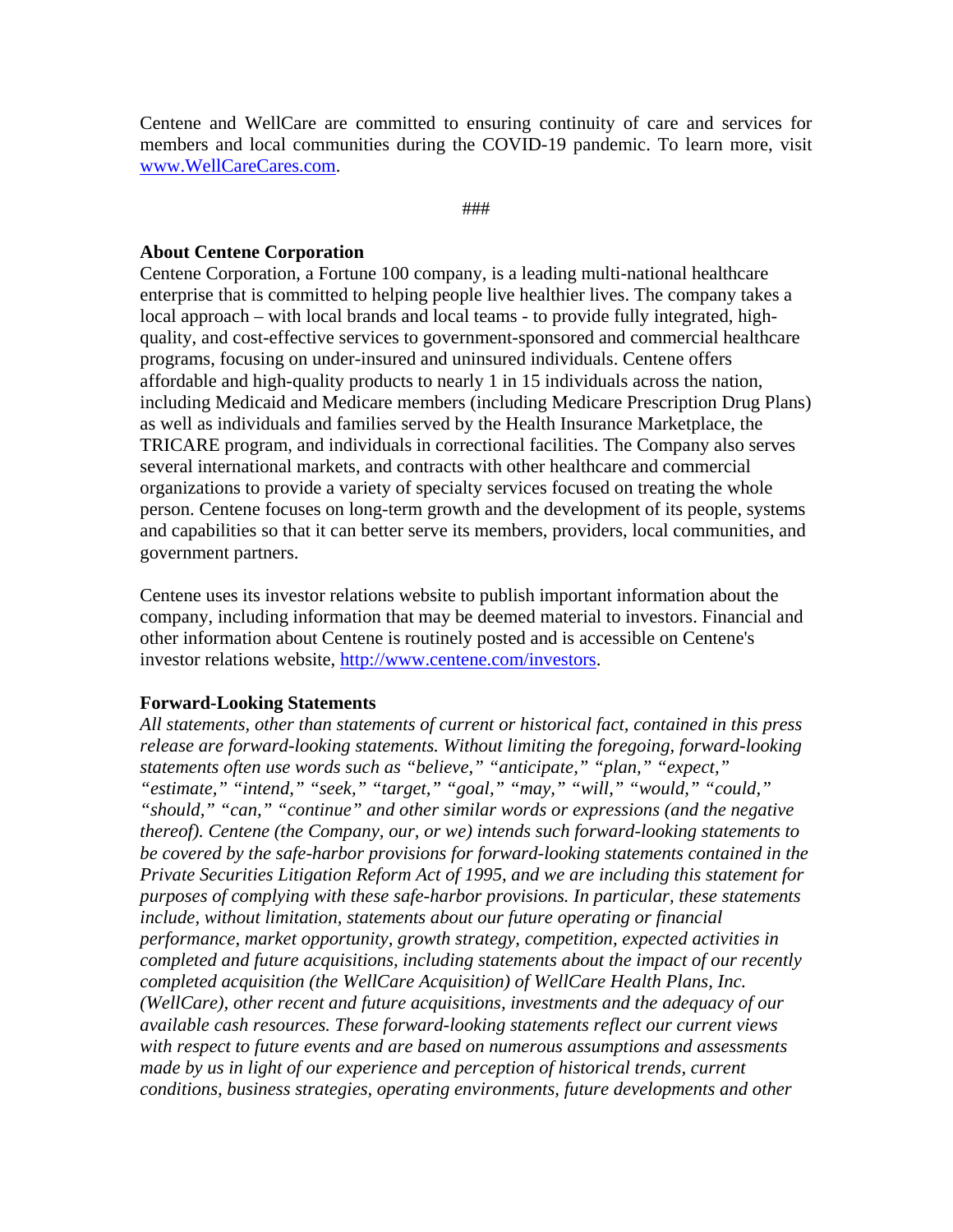*factors we believe appropriate. By their nature, forward-looking statements involve known and unknown risks and uncertainties and are subject to change because they relate to events and depend on circumstances that will occur in the future, including economic, regulatory, competitive and other factors that may cause our or our industry's actual results, levels of activity, performance or achievements to be materially different from any future results, levels of activity, performance or achievements expressed or implied by these forward-looking statements. These statements are not guarantees of future performance and are subject to risks, uncertainties and assumptions. All forwardlooking statements included in this press release are based on information available to us on the date hereof. Except as may be otherwise required by law, we undertake no obligation to update or revise the forward-looking statements included in this press release, whether as a result of new information, future events or otherwise, after the date hereof. You should not place undue reliance on any forward-looking statements, as actual results may differ materially from projections, estimates, or other forward-looking statements due to a variety of important factors, variables and events including but not limited to: the impact of COVID-19 on global markets, economic conditions and the healthcare industry and our results of operations, which is unknown, uncertainty as to our expected financial performance following completion and integration of the WellCare Acquisition; the possibility that the expected synergies and value creation from the WellCare Acquisition will not be realized, or will not be realized within the expected time period; the risk that unexpected costs will be incurred in connection with the integration of the WellCare Acquisition or that the integration of WellCare will be more difficult or time consuming than expected; unexpected costs, charges or expenses resulting from the WellCare Acquisition; the inability to retain key personnel; disruption from the completion of the WellCare Acquisition, including potential adverse reactions or changes to business relationships with customers, employees, suppliers or regulators, making it more difficult to maintain business and operational relationships; the risk that we may not be able to effectively manage our expanded operations; our ability to accurately predict and effectively manage health benefits and other operating expenses and reserves; competition; membership and revenue declines or unexpected trends; changes in healthcare practices, new technologies, and advances in medicine; increased healthcare costs; changes in economic, political or market conditions; changes in federal or state laws or regulations, including changes with respect to income tax reform or government healthcare programs as well as changes with respect to the Patient Protection and Affordable Care Act and the Health Care and Education Affordability Reconciliation Act, collectively referred to as the Affordable Care Act (ACA) and any regulations enacted thereunder that may result from changing political conditions or judicial actions, including the ultimate outcome in "Texas v. United States of America" regarding the constitutionality of the ACA; rate cuts or other payment reductions or delays by governmental payors and other risks and uncertainties affecting our government businesses; our ability to adequately price products on the Health Insurance Marketplaces and other commercial and Medicare products; tax matters; disasters or major epidemics; the outcome of legal and regulatory proceedings; changes in expected contract start dates; provider, state, federal and other contract changes and timing of regulatory approval of contracts; the expiration, suspension, or termination of our contracts with federal or state governments (including but not limited to Medicaid,*